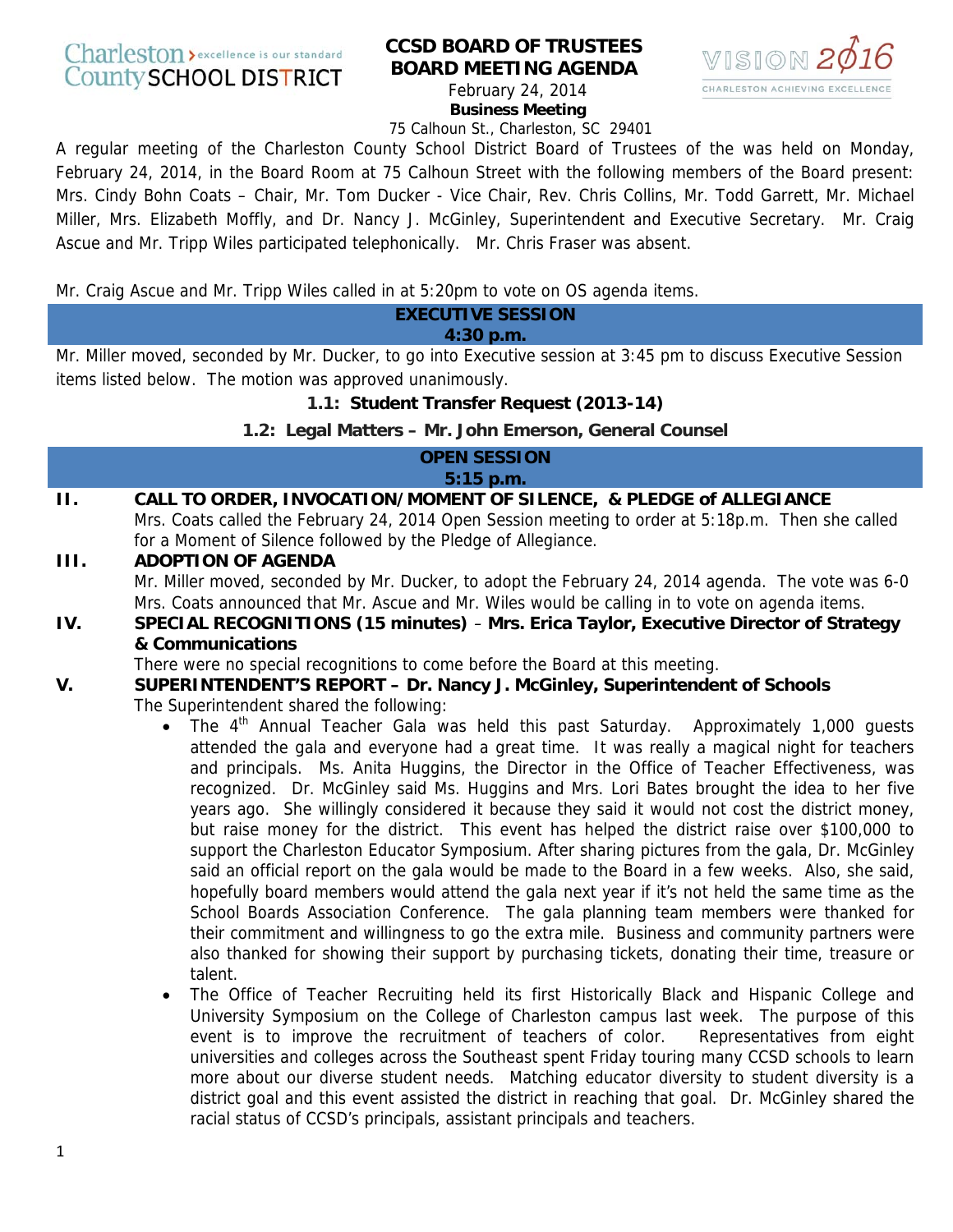- Dr. McGinley and Bill Lewis witnessed the last beam being inserted into place on Saturday at Sullivan's Island ES. The school will have an ocean and environmental theme and will open August 2014.
- Stall HS Principal, Kim Wilson, was recognized as the SCSCA Principal of the Year. Most recently he was honored by the City of North Charleston Mayor, Keith Summey. February 14, 2014 was named Kim Wilson day in North Charleston for his work.

## **VI. VISITORS, PUBLIC COMMUNICATIONS**

- 1. Ms. Terri Dixson, a Zucker teacher, addressed the Board about the bus schedule in North Charleston. She suggested all other schools start time be adjusted to start the same time as Zucker MS.
- 2. Ms. Evelyn Reddy addressed the Board in support of the West Ashley MS/St. Andrews MS merging proposal.
- 3. Mr. John Fisher, a volunteer at Jane Edwards ES, addressed the Board in support of the District 23 Task Force recommendation that would keep Jane Edwards open. Busing students is a hardship that would affect students academically. Jane Edwards is the most successful school in District 23. That is because Susan Miles and staff, along with the extraordinary community support make the school what it is. Jane Edwards is faced with a third loss of students and competition from a charter school. However, once the school gives the community hope, they will rise to the occasion and get enrollment up.
- 4. Mr. Chris Ogeltree addressed the Board about start and end times of Title I Schools. He urged the board to consider adjusting the school day to an earlier time.
- 5. Chaplain Richardean urged the Board to support the District 23 Task Force recommendation.
- 6. Ms. Shirley Gaillard urged the Board to support the District 23 Task Force recommendation.
- 7. Ms. Katie Kooter addressed the Board about the District 10 merger. She asked about the allocation and when the money would be available. She said average learners were not addressed in the merger plan. She said the recommendation would not do anything for the students currently attending the school, but only address the needs of high achieving students.
- 8. Ms. Jacqueline Jenkins addressed the Board in support of the merger of the District 10 schools if a curriculum for non-gifted students is considered.
- 9. Mr. Joel Brick addressed the Board in support of the merger of the District 10 middle schools. He said there is some apprehension about opening it in 2015.
- 10. Ms. Shanta Barron Millan, Chair of the District 23 Constituent Board, inquired about funds they would receive from the collaboration of Lowcountry Charter. Also, she addressed the Board about the recommendation from the District 23 Board she said the Constituent Board and community supported the task force recommendation. She mentioned the individuals that addressed the board at the recent workshop in opposition of the SCTF recommendation. She urged the Board to approve the Task Force recommendation.
- 11. Dr. Clifford Fulmore, the SC PTA president and a Charleston County resident, addressed the Board about the recommendation for District 23 schools.

## **VII. APPROVAL OF MINUTES/EXECUTIVE SESSION AGENDA ITEMS**

## **7.1: Open Session Minutes of February 10, 2014**

Mr. Ducker moved, seconded by Mr. Garrett, to approve the open session minutes of February 10, 2014. The vote was 6-0.

**7.2: Executive Session Action Items of February 24, 2014** The Board voted on the following executive session action items of February 24, 2014.  **1.1: Student Transfer Request (2013-14)**  Mr. Ducker moved, seconded by Mr. Garrett, to approve two non-resident student transfer requests to remain in CCSD school for the remainder of the 2013-14 sy. The vote was 6-0.  **1.2: Legal Matters – Mr. John Emerson, General Counsel**  The Board discussed legal matters in Executive Session. However, no actions were taken.

## **7.3: Financial Minutes of February 10, 2014**

Mr. Garrett moved, seconded by Rev. Collins to approve the financial minutes of February 10, 2014. The vote was 6-0.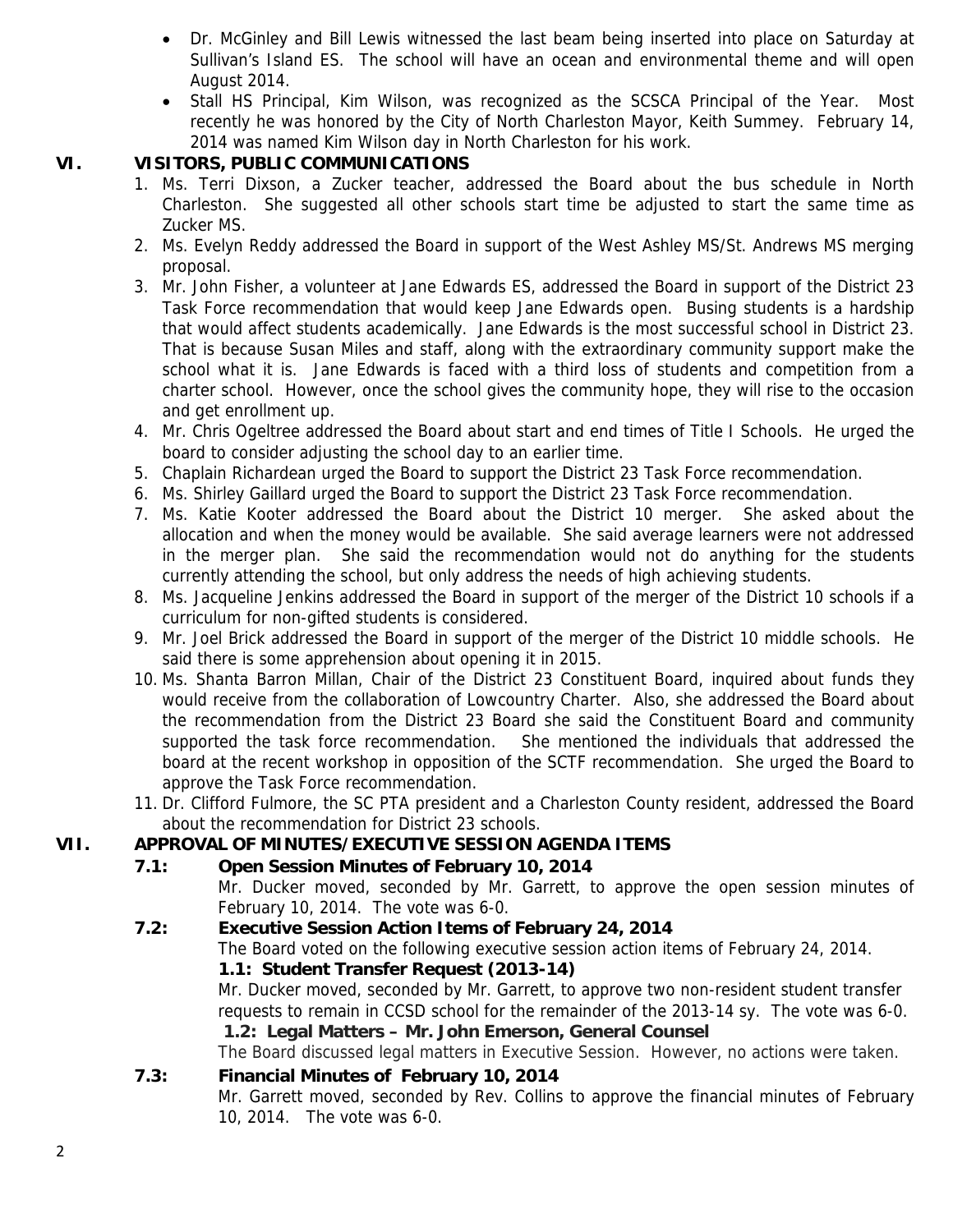## **VIII. CAE UPDATE**

There were no Charleston Achieving Excellence updates.

## **IX. MANAGEMENT REPORT(S)**

## **X. POTENTIAL CONSENT AGENDA ITEMS**

## **10.1 A. Meeting Street Education Group – Operational Plan**

Mr. Garrett moved, seconded by Mr. Ducker, to approve the Operational Plan from the Meeting Street Group in regards to Project Liftoff. The vote was 7-1 (Moffly opposed).

Note: Mr. Ascue and Mr. Wiles voted telephonically. Mr. Wiles hung up after voting on this item.

- Mr. Ducker referred to page 36 under the Executive Committee. It was determined that it would be revised to say through the executive committee.
- Mr. Ducker asked about page 37 appeals to the new executive committee, not CCSD. It was determined that it would be adjusted to say it goes before that committee before coming before the Board.
- Student expulsion appeal section would also be modified to say City of North Charleston and not the City of Charleston.

Dr. Schroder said the school intends to follow state law and follow policies and regulations in accordance to CCSD. The additional layer would simply be to place those individuals in front of the MSEG Executive Board.

• Rev. Collins asked about the appeals for readmitting CCSD students that have been expelled. Dr. Schroder said, as mentioned earlier, MSEG would follow the same appeals process as CCSD. The only exception is that their governance board would review the process first. But CCSD policy would remain in place. Rev. Collins asked if students could appeal to CCSD Board. Mrs. Coats said MSEG would review the appeal. However, students would follow the CCSD Policy for expulsions. Dr. Schroder said the student appeal section in the operational plan would be clarified. Rev. Collins commended them for submitting their operational plan on time.

## **B. Academic Calendar – 2014-2015 School Year – Dr. Lisa Herring**

Mrs. Moffly and Mr. Ducker expressed concerns from the Teacher Alliance group about having three days teacher workdays instead of having three days for professional development workdays (August  $11<sup>th</sup> - 15<sup>th</sup>$ ). They want the three consecutive days identified for professional development days on Calendar B changed to a teacher workday.

Mrs. Coats asked if it was legal to eliminate a professional workday to allow time for a teacher workday. Dr. Herring said she would check on the minimum and maximum number of days required. Mrs. Coats asked if trainings had already been arranged on any of the days identified. Dr. McGinley suggested the professional development days should not be reduced said since there were six workdays and four professional development days. Mrs. Moffly said Teacher Alliance is asking for more teacher workdays to prepare their room for the start of school. Dr. Herring said she make the teacher workdays and professional days consecutive. However, the days identified for professional development are the only days prior to the arrival of students to prepare teachers for the delivery of instruction. She understands the need to have classrooms ready. However, that time is needed for professional development. Mrs. Moffly said she would like to honor the Teacher Alliance request.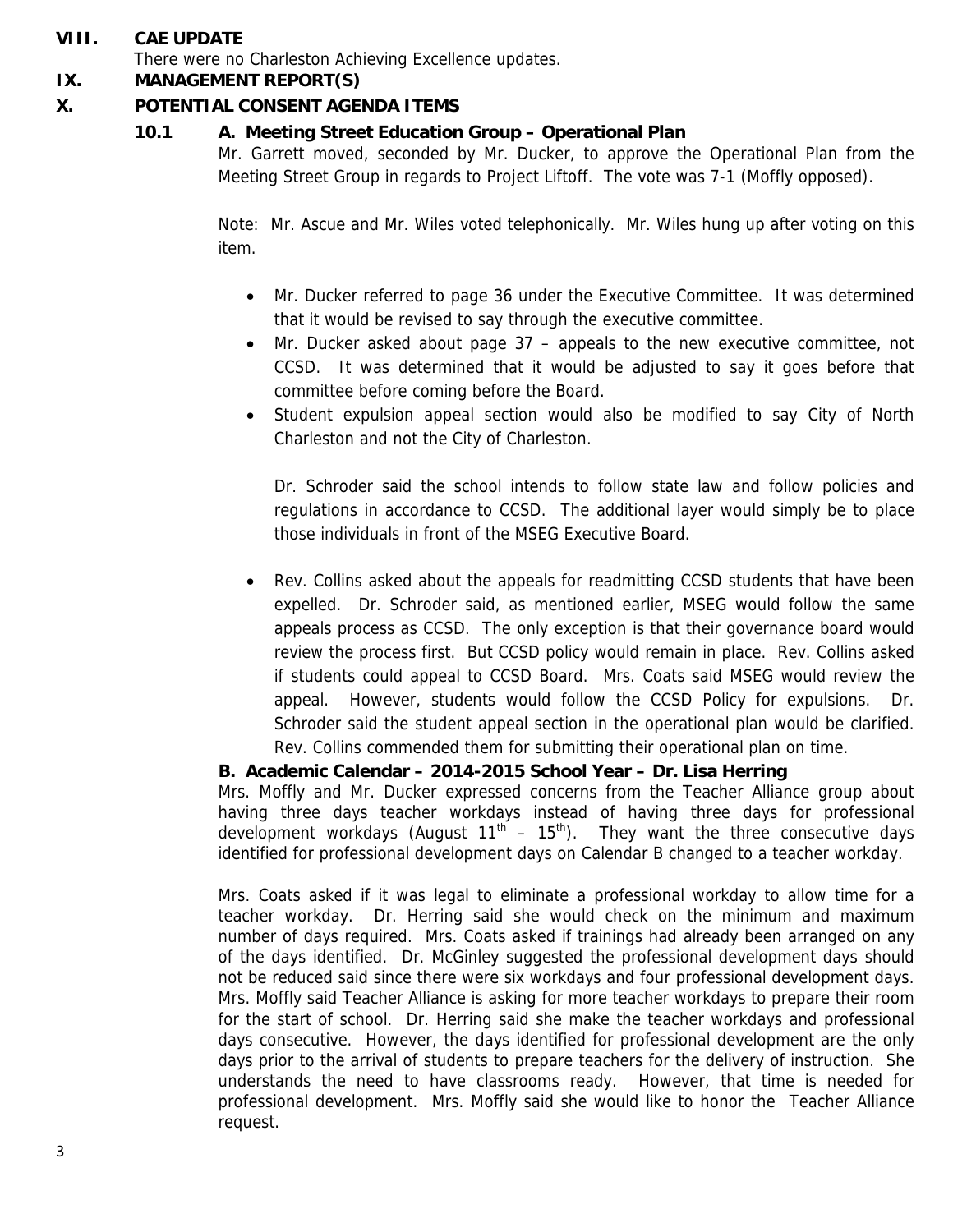Mr. Miller requested information on the number of professional development days that are required. Mrs. Coats asked if the Board wanted to table this item until March 10th. Dr. McGinley suggested time for staff to get answers before the end of the Board meeting.

At the end of the meeting, the board revisited the Academic Calendar for 2014-15 with information that was requested earlier. Dr. Herring said the minimum number is three days. There are four days selected in Options A and Option B. She asked the Board to consider option B. She shared information on the survey responders—500+. She said professional time prior to the beginning of the school year allow teachers to prepare for the start of school.

Mr. Miller asked what would happen if the beginning of the school year days were adjusted. Dr. Herring said it is critical preparation for the start of the year.

Dr. McGinley suggested a compromise. Then she recommended Aug  $11<sup>th</sup>$  and  $12<sup>th</sup>$  be Professional Development days and August 13<sup>th</sup> would be  $\frac{1}{2}$  day for PD and  $\frac{1}{2}$  day teacher workday. The board approved the recommendation to approve Option B of the Academic Calendar for the 2014-2015 school year. The vote was approved 5-0.

Note: Rev. Collins and Mr. Garrett did not vote since they were not in the room during the vote.

## **XI. COMMITTEE REPORT(S)**

#### **11.1: Audit & Finance Committee – Mr. Todd Garrett**

#### **A. Audit & Finance Committee Update**

The Committee will provide information and receive input from Board members on the following:

-Items that are currently before the committee that have not been brought forward to the Board;

-Future topics the committee plans to bring forward; and -What is needed to move the item forward?

Mr. Garrett said he did not have a committee update. However, he asked the Board committees consider the old Oakland facility for Orange Grove ES. Mrs. Moffly suggested it be placed on the Audit and Finance Committee agenda. Mr. Garrett said he would.

## **B. Vacant Seats on the Audit & Finance and Charleston Educational Excellence Financing Corporation (CEEFC) Board**

Mr. Garret moved, seconded by Mrs. Moffly, to approve the recommendation to appoint Ms. Susan Leadem to fill the vacant seat on the Audit & Finance Committee and Mr. Abraham Keating to fill the vacant seat on the Charleston Education Excellence Financing Corporation (CEEFC) Board. The vote was 7-0.

#### **C. Request to Purchase Technical Assistance and Staff Development Services from Education 1st**

Mr. Garrett moved, seconded by Rev. Collins, to approve the recommendation to purchase technical assistance and staff development services from Education  $1<sup>st</sup>$ . The amount is \$63,503. The funding source is Palmetto Priority Grant funds. The vote was 6-1 (Moffly opposed).

Mrs. Coats asked if it was a one year expense. Mr. Garrett confirmed that it was only for one year.

#### **D. Maintenance Support for RFID Security Systems**

Mr. Garrett moved, seconded by Rev. Collins, to approve the purchase of maintenance support for the RFID Security Systems from 3M Library Systems. The cost is \$45,000 per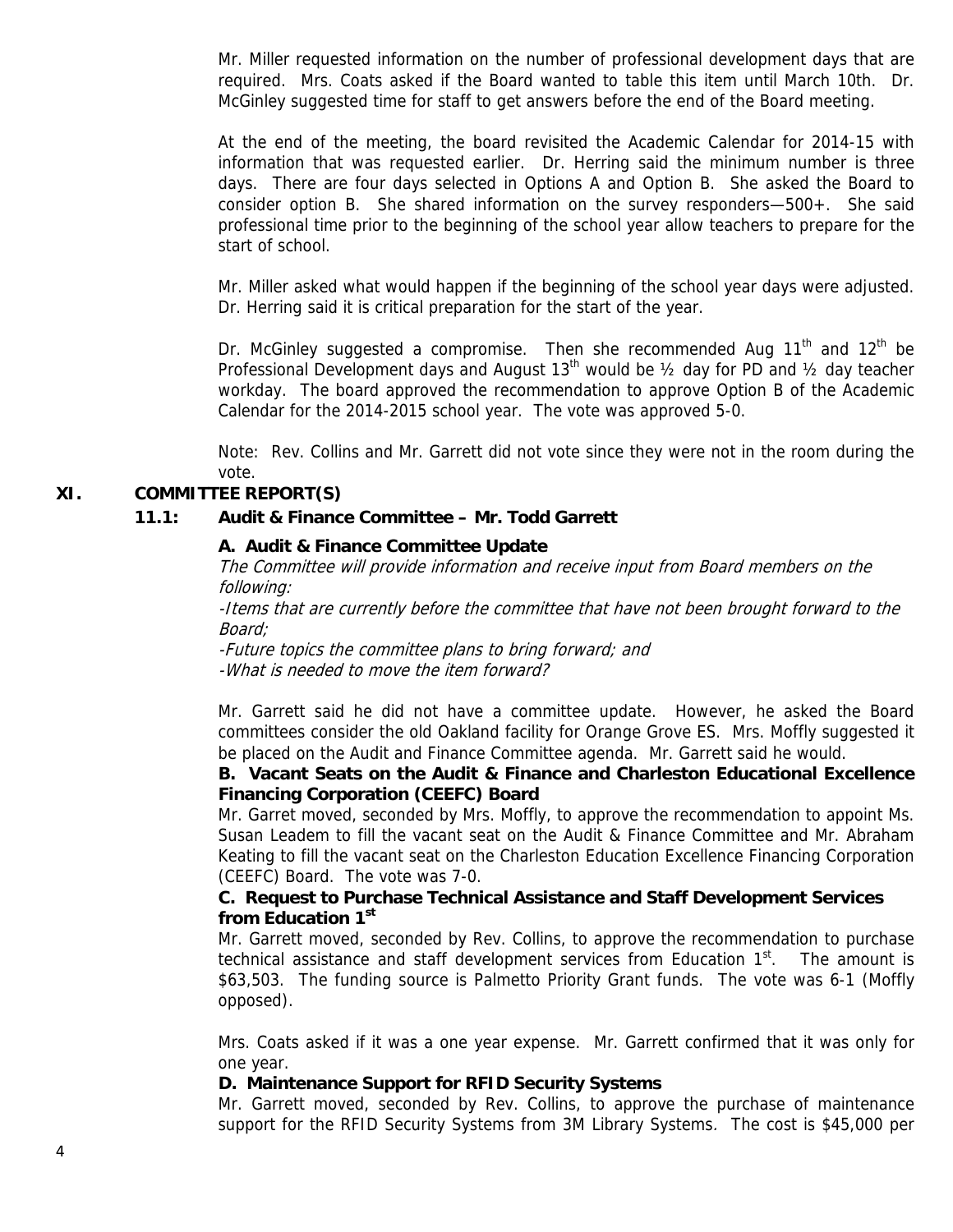year. The funding source is General Operating Funds. The vote was 7-0.

## **E. Purchase of Curriculum for Head Start**

Mr. Garrett moved, seconded by Mrs. Coats, to approve the recommendation to purchase the Creative Curriculum Daily Resources for all Head Start classrooms. This is a comprehensive research-based curriculum designed to help educators at all levels of experience plan and implement developmentally appropriate content rich program for children with diverse backgrounds and skill levels. The cost is \$116,000. The funding source is General Operating Funds. The vote was 6-1 (Moffly opposed).

Mrs. Ruth Taylor said the Audit & Finance Committee reviewed and approved the item earlier. Rev. Collins asked how long the company providing the materials had been used. Mr. Garrett said this is the third curriculum purchased for HeadStart in three years. He requested this be the last one to be purchased.

Mr. Miller asked how often it is purchased. Dr. McGinley said this is a different curriculum targeting different skills. She agreed with Mr. Garrett's comment about the number of curriculums that have been purchased. She said it is necessary to look at upgrading the credentials and training of all early learning teachers including Head Start. That will be addressed through a future recommendation.

Mr. Miller said he and Mrs. Ruth Taylor were interviewed on Friday morning for compliance of the Early HeadStart grant. The district isn't where it needs to be but its making gains and strides ensuring that Board members are receiving the training required for Board members. In the near future Mrs. Taylor will update the board on where the district is and what needs to be in compliance.

## **F. One Year Contract Extension – RFP 7038**

Mr. Garrett moved, seconded by Mrs. Coats, to amend the recommendation from staff for the Board to approve a one year extension with no further extensions. The district will solicit requests for proposals. The amount is \$200,000. The funding source is General Operating Funds. The vote was 7-0.

Rev. Collins said when he came on the CCSD Board SCSBA said two years was a good number of years for audit companies. He said this is the seventh year the same company was recommended. Also, Mr. Garrett said Greene, Finney, and Horton said to contact them if there were questions. Rev. Collins said they were a good company, however, he wanted the bid open to the public.

## **11.2: Policy & Personnel Committee – Mr. Tripp Wiles**

## **A. Policy & Committee Update**

The Committee will provide information and receive input from Board members on the following:

-Items that are currently before the committee that have not been brought forward to the Board;

-Future topics the committee plans to bring forward; and -What is needed to move the item forward?

There was no update since Mr. Fraser was absent.

## **11.3: Strategic Education Committee – Mr. Michael Miller**

## **A. Strategic Education Committee Update**

The Committee will provide information and receive input from Board members on the following:

-Items that are currently before the committee that have not been brought forward to the Board;

-Future topics the committee plans to bring forward; and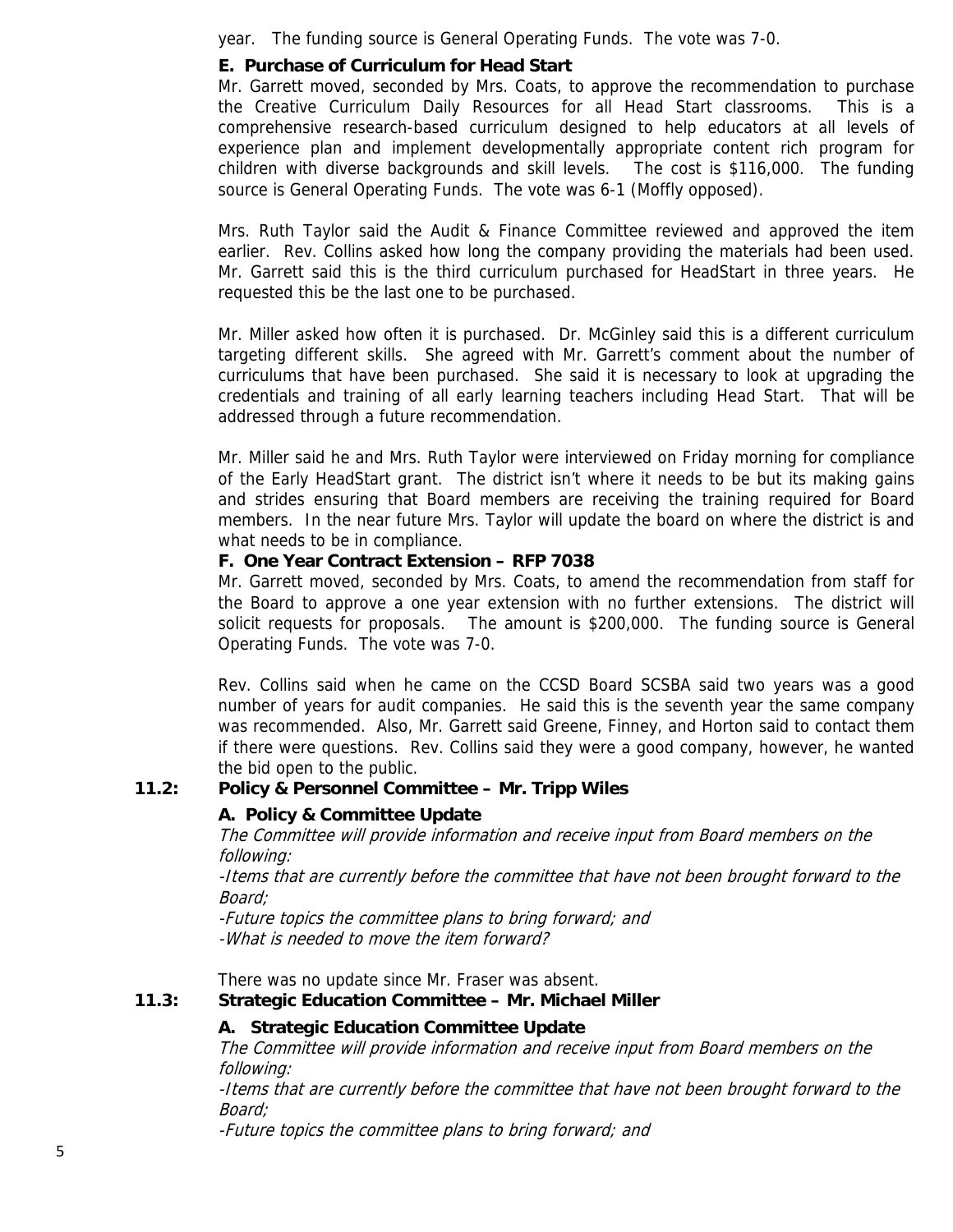-What is needed to move the item forward?

Mr. Miller said he did not have a Strategic Education Committee update.

#### **XII. RECOMMENDATIONS REVIEWED BY BOARD COMMITTEES**

## **12.1 A. Early Budget Decisions Cover Packet – Mr. Michael Bobby, Chief Financial & Operations Officer**

## **1. Funding for Additional ELL Teachers – Mr. Paul Padron**

Mr. Ducker moved, seconded by Mr. Miller, to approve the Funding for Additional ELL Teachers early budget recommendation. The funding source is General Operating Funds in the amount of \$632,000. The vote was 7-0.

 **2. Additional CTE Staff –** This item was pulled during the 2/19/14 Board Workshop. Therefore, no action was taken.

#### **3. Community High School – Dr. James Winbush**

Mr. Ducker moved, seconded by Mrs. Moffly, to table the Community High School and request a comprehensive review of all alternative program data with the Community HS is considered. Mr. Ascue asked that cost be attached to all the programs. Rev. Collins added possible location options for the new Community HS. Mr. Garrett asked what could be cut from the budget. Dr. McGinley said she would update the Alternative Task Force information and bring it to the Board to show what is being proposed. Also, she said Clark is not located in a area where most students live. This item was approved by consensus.

Dr. McGinley said the intent was to establish a low cost alternative school close to where students live. Mrs. Moffly suggested the district consider partnering with Trident Tech to address the needs of overage students.

Rev. Collins shared his concern to establish a Community HS with Dr. Winbush. His concern is that the program would not have an impact all students. He expected a program that would provide a lot more. Dr. Winbush said the program was designed to serve pregnant teenagers, dropouts, and those that do not fit into a traditional program. The program combined adult education, traditional and alternative. Rev. Collins said he agreed with the effort to get drop outs to re-enter school. However, he felt some principals will send students with discipline problems there and the program won't meet their needs. Dr. McGinley said the details of the program were thoroughly discussed at the recent Board workshop. It is not a discipline school but a second chance high school. She added that a number of students need to work to add to the family income. The flexible schedule allows some students to work part of the day and gives flexibility to students with babies. About the board's fear that the school would be viewed negatively, as a discipline school, Dr. McGinley said the district will do everything it can to follow the program guidelines and ensure that only a small percentage of students are referred as a result of expulsion. The district has studied this for years and they know there are many students in high schools that are two to three years overage for their grade. They deserve a different setting. A traditional school does not fit the category for those over the age of 18. And, the law requires the district to educate students up to 21 years of age. With discipline referrals, the students would have to have the sign-off and cooperation of their parent.

Dr. Winbush reiterated that it's a good program. Rev. Collins asked if it should be a career school to train students for careers. Dr. Winbush said that's a component in the recommendation.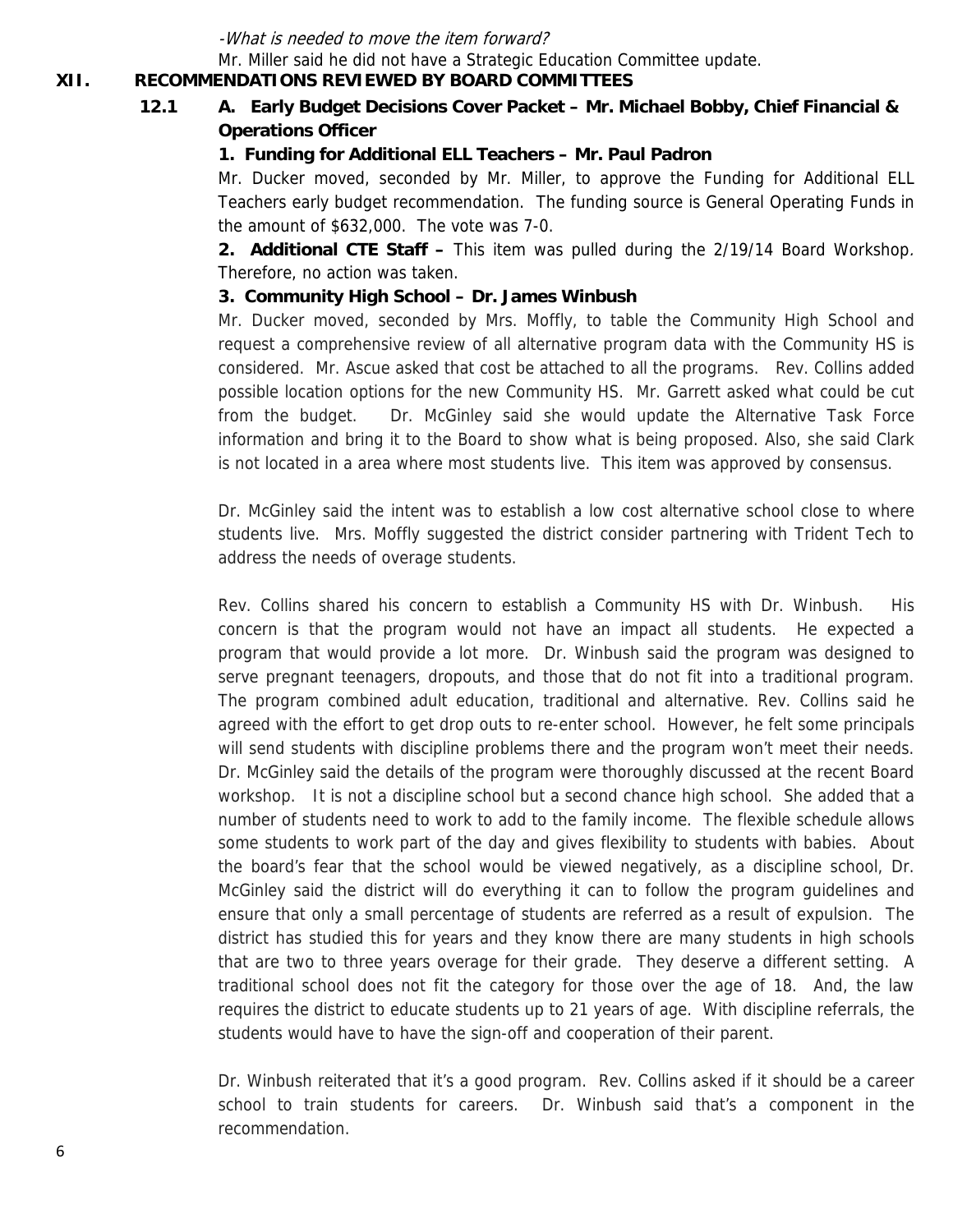Mr. Ducker said rather than voting no, he would like a comprehensive report of all services provided at alternative schools. Dr. Winbush said he would be happy to bring it. However, he said, a report of all alternative would include students in other categories that are served.

Rev. Collins said he isn't against the program. However, he felt Liberty Hill and Daniel Jenkins should be able to serve them. Dr. Winbush said Liberty Hill is a special education program and Daniel Jenkins serves younger students 12-16 years old.

Mr. Miller said while he appreciates the concept, he would like to take a closer look at a program that would address overage students and end the cycle of having overage students without the possibility of not graduating or being on grade level in the area of reading. Mr. Miller also suggested staff look at why students aren't achieving in high schools. Dr. McGinley said that's why the Literacy Program was developed four years ago and the students served have higher reading scores. The district can only teach students if they come to school. And, if it is the Board's desire to have information on alternative programs, there is a comprehensive Task Force Report that covers it. She said the district is trying to get students off the streets and give them some career counseling.

Mr. Garrett said 133 students are at Clark and the school has 206 seats. He said he would like to fill the seats and give the school its own BEDS codes. He said it would allow the district to better attract students.

## **4. Renaissance Schools: Profession Growth: Trust Fund Proposal – Dr. Lisa Herring**

Mrs. Moffly moved, seconded by Mr. Ducker, to **not** to approve the recommendation to invest in the addition of Chicora ES for the Renaissance Schools Initiative. The vote was 7- 0.

Mrs. Coats said since the program has not been in place a full year, they prefer waiting to see the results.

## **5. District 2 Magnet School – Mrs. Terri Nichols**

Mr. Ascue moved, seconded by Mrs. Moffly, to approve the recommendation to hire a principal for District 2 Magnet school beginning August. The amount is \$112,421 – General Operating Funds. The vote was 4-3 (Collins, Ducker, and Miller opposed).

Mr. Garrett said he would oppose the recommendation if the district is trying to replicate Buist. Mrs. Coats said there would be a future discussion about the type of school the Board wants.

Rev. Collins asked what the full amount was for the District 2 Magnet School. Mrs. Coats said the item was revised at the workshop to only hire a principal at this time. Rev. Collins asked what the principal would be doing. Dr. McGinley said the principal will put the details of the program together—planning, testing, and marketing it to the community and begin hiring staff at the second part of the year. Also, she said putting the program together, planning the curriculum, renovating the building is a full time commitment. Dr. McGinley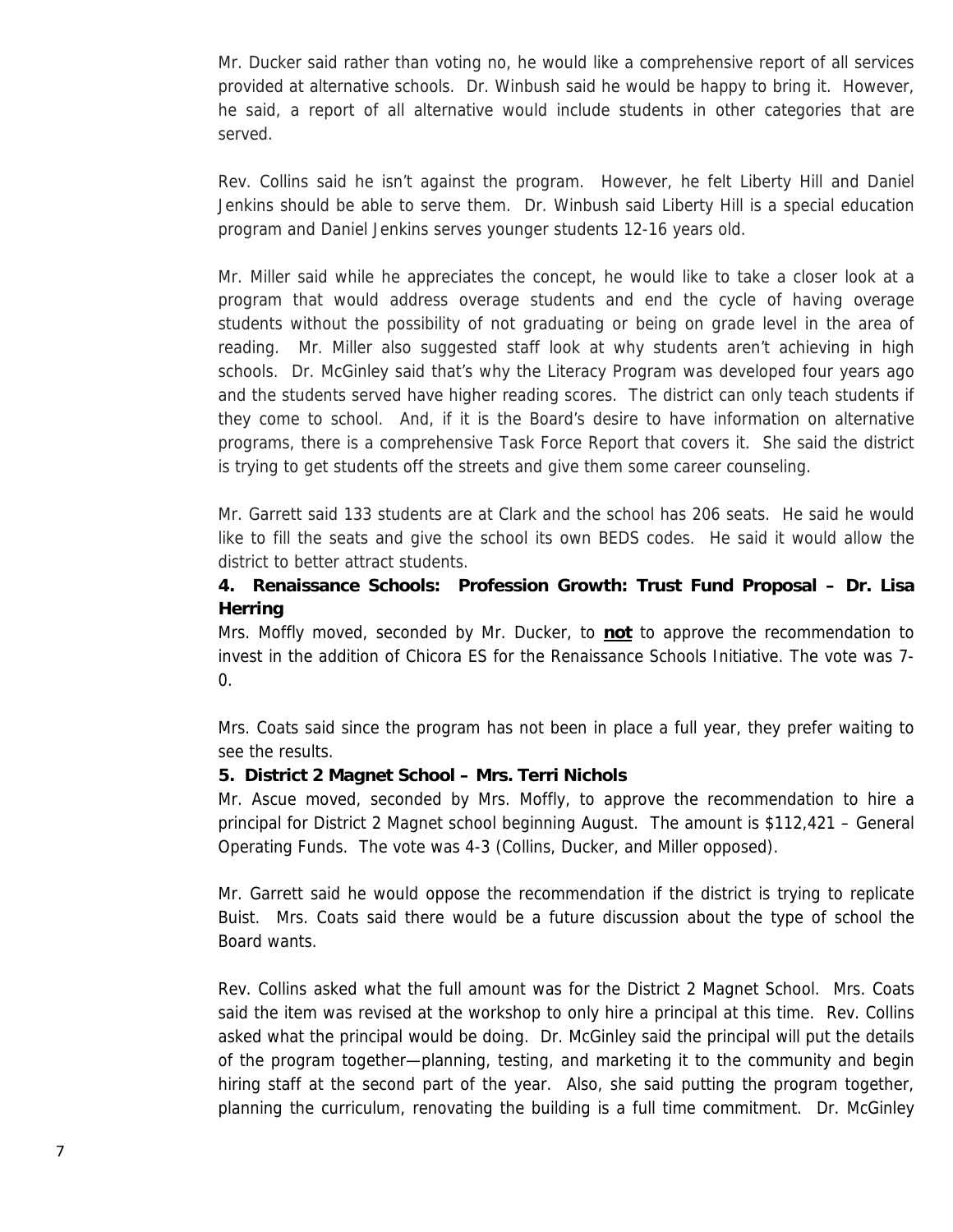said the principal will create any prototype for any future school going forward in other parts of the county. Therefore, the individual hired will have a full time job doing the planning beforehand. Rev. Collins asked if the school would have testing for admissions. Mrs. Coats said that isn't known at this time since it was pulled at the recent Board workshop.

Mr. Garrett reiterated that the details were discussed at the workshop. Then he said the seats are needed for an elementary school. He said he is against testing for the school because it would be detrimental to the other elementary schools in the area. To permit testing for four year old students to enter kindergarten isn't a good idea. Dr. McGinley said the district isn't advocating for testing of four-year olds.

Rev. Collins said he wants to see the budget impact of the whole program. Dr. McGinley said previously there was a budget. Now the school may have a different entrance requirement, they don't have the numbers. Mr. Ducker called for the question.

#### **6. Training for Teacher Assistants – Dr. Lisa Herring**

Mr. Ascue moved, seconded by Rev. Collins, to approve the recommendation for training for teacher assistants. The vote was 5-2 (Garrett and Moffly opposed).

#### **7. Fifth Quarter Extended Learning Time – Dr. Lisa Herring**

Mrs. Moffly moved, seconded by Mr. Garrett, to **not** approve the recommendation for Fifth Quarter Extended Learning Time in the Innovation Zone Learning Community. The cost is \$309,000. The funding source is General Operating funds. The motion failed 1-7 (Moffly supported the motion).

Rev. Collins moved, seconded by Mr. Ascue, to approve the recommendation for Fifth Quarter Extended Learning Time in the Innovation Zone Learning Community. The cost is \$309,000. The funding source is General Operating funds. The vote was 6-1 (Moffly opposed).

Mr. Miller asked about the success of the Fifth Quarter Program. Dr. Winbush said the program runs 20 days each summer. He said years ago there were nine failing schools in the Innovation Zone, today there are only two. They have had the Fifth Quarter program for three years now. This will be the fourth year and students attending are improving. All the students are at-risk students grade three through eighth. They are already projecting 400+ students in the Innovation zone. Their focus is reading, writing, math, and arts.

Mr. Miller asked how many students were in the program in previous years. Dr. Winbush said the program has grown from 175 to 320 in previous years. The intent is to increase the number of students to 400+ this year since a new school was added. Students are tested before the class and after. There are four classes – Reading, Writing, Math, and Arts. Rev. Collins said initially he didn't support it. Now that he has seen the results, he would support it. The program starts at 7:30am and ends at 1pm.

Mrs. Moffly said this program is growing even through there is a Literacy program. Mrs. Moffly said the work should be done during the regular school day.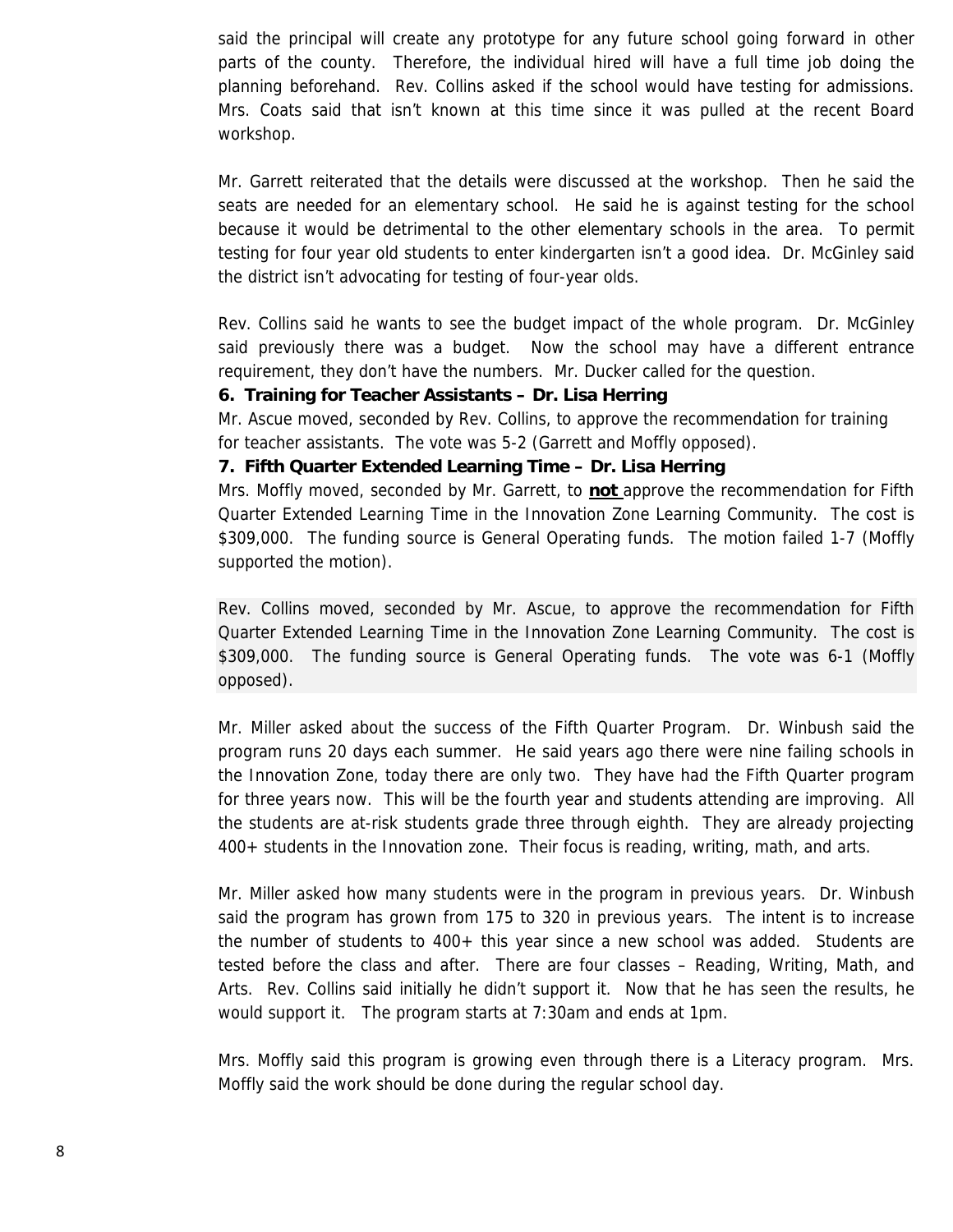Dr. McGinley said summer learning loss is a serious problem for students that don't have books or are exposed to learning opportunities. The data shows success with a population that hasn't been successful. She said spending \$650 per student is less that \$900 or \$10,000 which is the cost for a student that has to repeat a grade level. She said it's a small investment. The district is working in the Literacy Academy. However, for those students who don't receive help it home, it's a good environment. Mrs. Moffly mentioned a Harvard Study called "burnout from no timeout." She said funds should be used to send students to summer camp and give students exposure to the world.

Mr. Miller asked for demographics of students. Dr. Winbush said they have 4,000 they come from at risk Title I schools and have issues in reading or MAP. It is mainly a male population. He said while some parents don't agree about summer school. It is working. Summer learning has proven to be a success. Mr. Miller asked about the success rate for the 325 students that attended the program last year. Dr. Winbush said Mr. Ducker asked for the info. He submitted it. Of the 325, only 27 were retained and 6 of them didn't attend school.

Mrs. Moffly asked the grade level.

Mr. Garrett said it's a good recommendation if the money could come from the existing budget. Also, he said the amount voted on for AP classes was more than needed. He asked if that money could be used. Mr. Bobby said because a lesser number of teachers the total cost was reduced. However, no money was saved.

Mrs. Moffly suggested Board members take a reading test to determine their grade level.

## **8. Middle School Transportation Adjustment – Mr. Michael Bobby**

Mrs. Moffly moved, seconded by Mr. Miller, to **delay** the recommendation to change the Title I Middle Schools' Bell Times of 9am - 4pm to 7:30pm – 2:30pm until March 10<sup>th</sup> to get information on consulting services. The vote was 7-0.

Dr. McGinley said the F&A asked that the district look at the entire plan for the district. However, Mr. Bobby said he didn't have the staff available to look at redesigning the bus schedule. She said staff will attempt to bring a recommendation in the future to address some of the concerns heard from visitors. Mr. Bobby said he will make a proposal for a comprehensive schedule and bring a short term solution that would be less expensive. The recommendation made earlier involved additional buses. Mr. Bobby said he will bring something to the Board on March  $10<sup>th</sup>$ . However, it may not be all the board wants. He plans to bring the recommendation for someone to do the study.

Mr. Garrett said the Board voted on \$2.135 million for AP at the last meeting. If it is less, he wants staff to bring something to the board clarifying the amount.

Rev. Collins said two years ago, he addressed this concern. He wants at least one to two schools addressed next year and others addressed in the future. Mrs. Moffly agreed with Rev. Collins.

**9. Add Ten Mobile Classrooms - CE Williams MS – Mr. Michael Bobby – Moved to**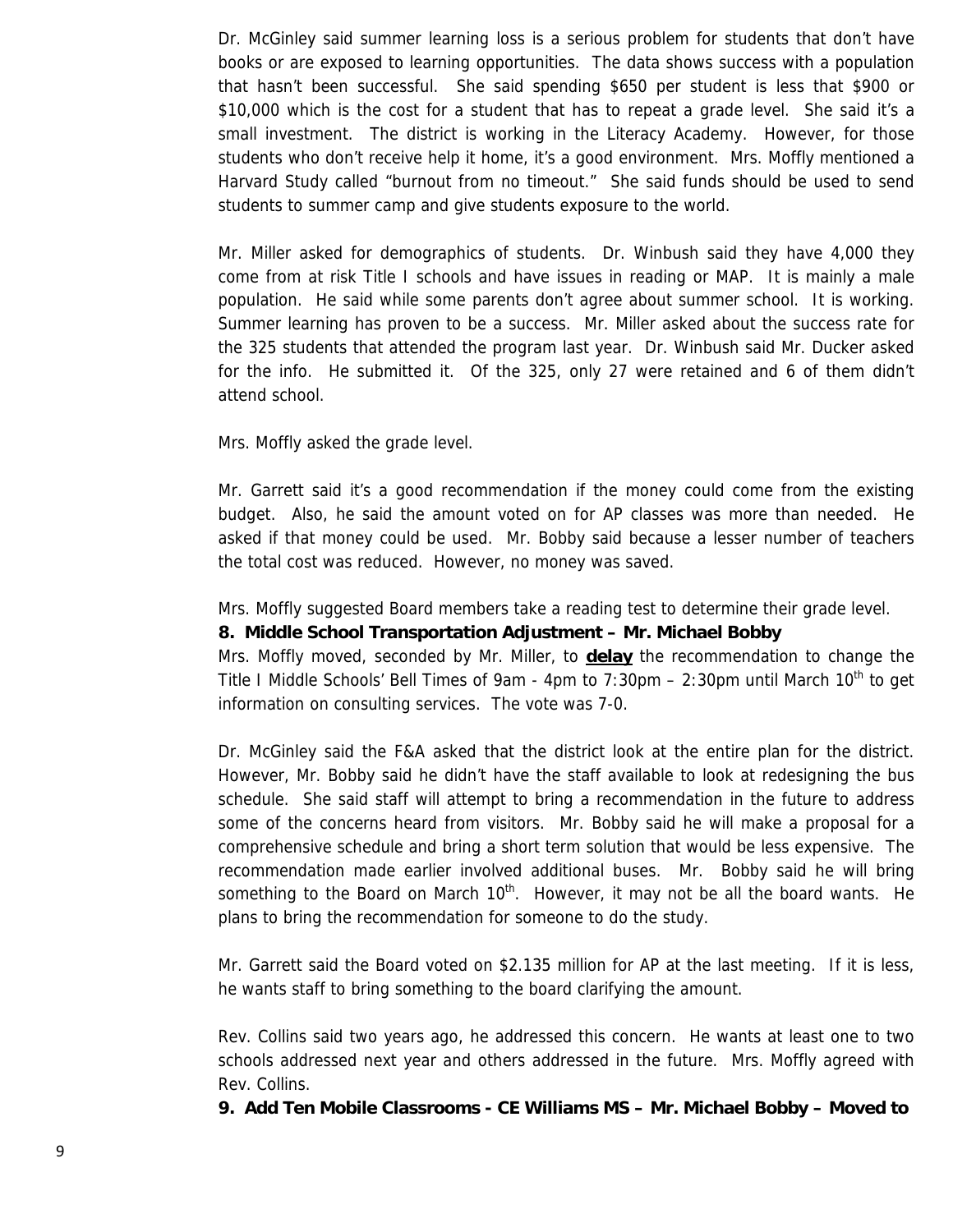## **12.2-3 to allow the Board to discuss the District 10 Task Force recommendation first.**

Mrs. Coats moved, seconded by Mr. Garrett, to approve the recommendation to add capacity to CE Williams MS by purchasing and placing eight mobile classrooms (four double), relocation of two mobile classrooms (one double) and purchase a mobile bathroom. The Fixed Cost of Ownership, upfront purchase and placement cost is \$1.1 million; FF&E - \$120K; and \$35k annual operations. The vote was 6-0. Note: Mrs. Moffly did not vote since she was out of the room.

## **12.2 A. School/Community Panning Team Recommendations Reviewed by Committees**

## **1. District 1 School and Community Task Force Recommendation**

Mr. Ducker moved, seconded by Mr. Miller, the District 1 School/Community Task Force recommendation to move the District 1 sixth grade to Lincoln, adopt an environmental theme with a STEM focus, and provide a new facility, contingent upon funding. The vote was 5-2 (Coats and Garrett opposed).

Mrs. Moffly offered an amendment to the motion to identify funding to say contingent upon funding in the extension of the next sales tax program. Mr. Ducker accepted it as a friendly amendment.

After discussion, Mr. Ducker refused the friendly amendment. Then Mrs. Moffly offered a new amendment to say provide Lincoln HS a new high school contingent upon funding.

Mr. Miller said the Board should not revise the School Community Task Force recommendation.

Mrs. Coats offered another friendly amendment to say provide details at an upcoming workshop. However, it was not accepted.

Mr. Ascue asked Mrs. Moffly to proceed with caution and not to put herself in a box. Mr. Miller asked Mr. Garrett to tour the school to see the HUGO line that still exists. Students in Awendaw deserve a state of the art facility. Mr. Miller said because this is a small school, it doesn't mean they deserve less. Dr. McGinley said it would leave the impression that if a one-cent tax go forward, the expectation is that it will be approved. She said as Mr. Bobby suggested, all capital projects should be considered at once.

Mrs. Coats said if the one-cent sales tax extension is not approved, that means, Lincoln would not be built. Mr. Garrett shared statistics in Lincoln and downtown area. While he is not saying not to build a new school, however, there is no sustaining population to build a new school. Therefore he could not support tying it to the sales tax extension until there is a viable program at Lincoln HS because they are getting far more resources than other schools.

Mr. Thomas Colleton, the District 1 Constituent Chair, said his board is scheduled to review 70 student transfer request to transfer students from St. James Santee and Lincoln HS. Also, Mr. Colleton read a letter requesting a student transfer from Lincoln to Wando.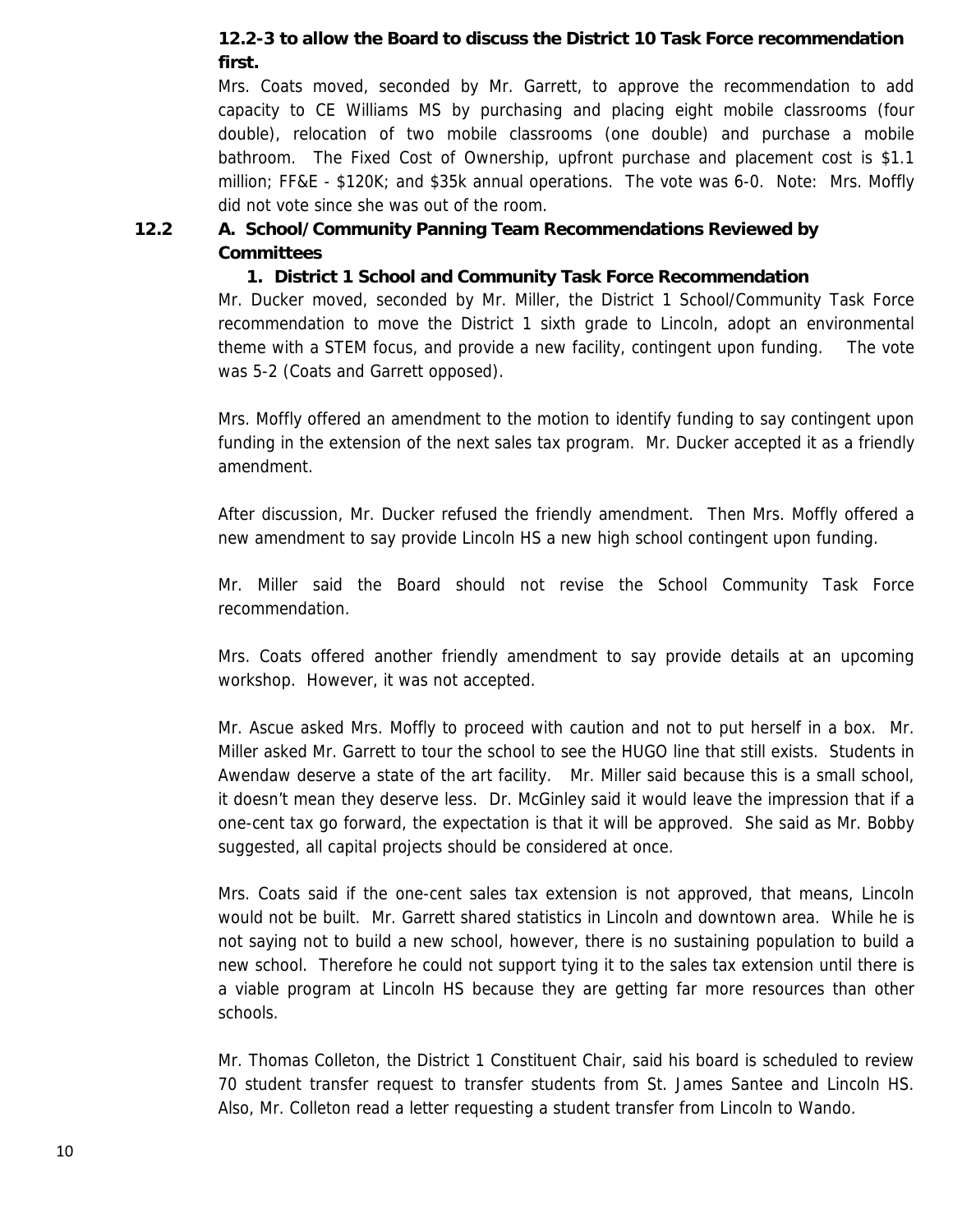Mrs. Coats said building a new facility doesn't build a program. Rev. Collins said since spending \$20,000 per student, what would be the cost to place the students at Lincoln. Dr. McGinley said it would be hard to justify putting in majors. She said the compromise would not be to rebuild a career academy at Lincoln. Mrs. Coats called for a decision.

Mr. Garrett asked the rate of financing capital project and terms. Mr. Bobby said there is still an intention to do three things, continue master building program, be able to reduce property tax by paying off long term debts, and have a stream of funds for capital maintenance. Mr. Garrett said to build a school for 138 students is absurd. He said it would be incredibly expensive to provide a new school for such a small number of students. Mrs. Coats said as discussed at the workshop, they must encompass options. The vote is that there needs to be a capital improvement in this area.

Rev. Collins asked what could be done to attract more students in that school. Mrs. Coats said the Task Force recommendation addressed that. Mrs. Moffly said Mr. Lewis shared census data and living/attendance data at the recent Board workshop. The number of people living in that area that they don't send their kids to the public schools. Those that send their kids to public schools send them to larger schools. Kids commute for more opportunities. This is the only school district that still funds small schools. Berkeley and Dorchester schools have closed their small schools. There is only one small school still open—Cross HS and that's because of the distance. Mr. Lewis said Berkeley and Dorchester schools are much better school districts because they made the hard decision to close small schools to eliminate them and isolated schools. He said Mr. Garrett made a valid point. Dr. McGinley said the recommendation from the SCTF, they support some of what they are asking for. All of the capital has to be made that the one cent tax has to be approved and its necessary to look at all projects across the district. She recommended the capital projects be placed in a big pot and reviewed all together.

Mrs. Coats said this was a short-term recommendation meaning no school would be built by August. Mr. Ascue said the Board should limit recommendation only to what could be done in one school year.

Rev. Collins said the facility is needed but he wants details on the building plans. Mr. Ascue said they'd have to receive input from the the community to determine the scope of the project

Rev. Collins asked about making the school more attractive. Mr. Lewis said the choice of Wando is not the same as Lincoln.

Mr. Bobby said every SCTF element could be a building capital project. He suggested the independent decisions be lessened by allowing some things to happen in the spring.

Mrs. Moffly called for the question.

## **2. District 9 School and Community Task Force Recommendation**

**FRIERSON -** Mrs. Coats suggested voting on Angel Oak and Frierson separately. Then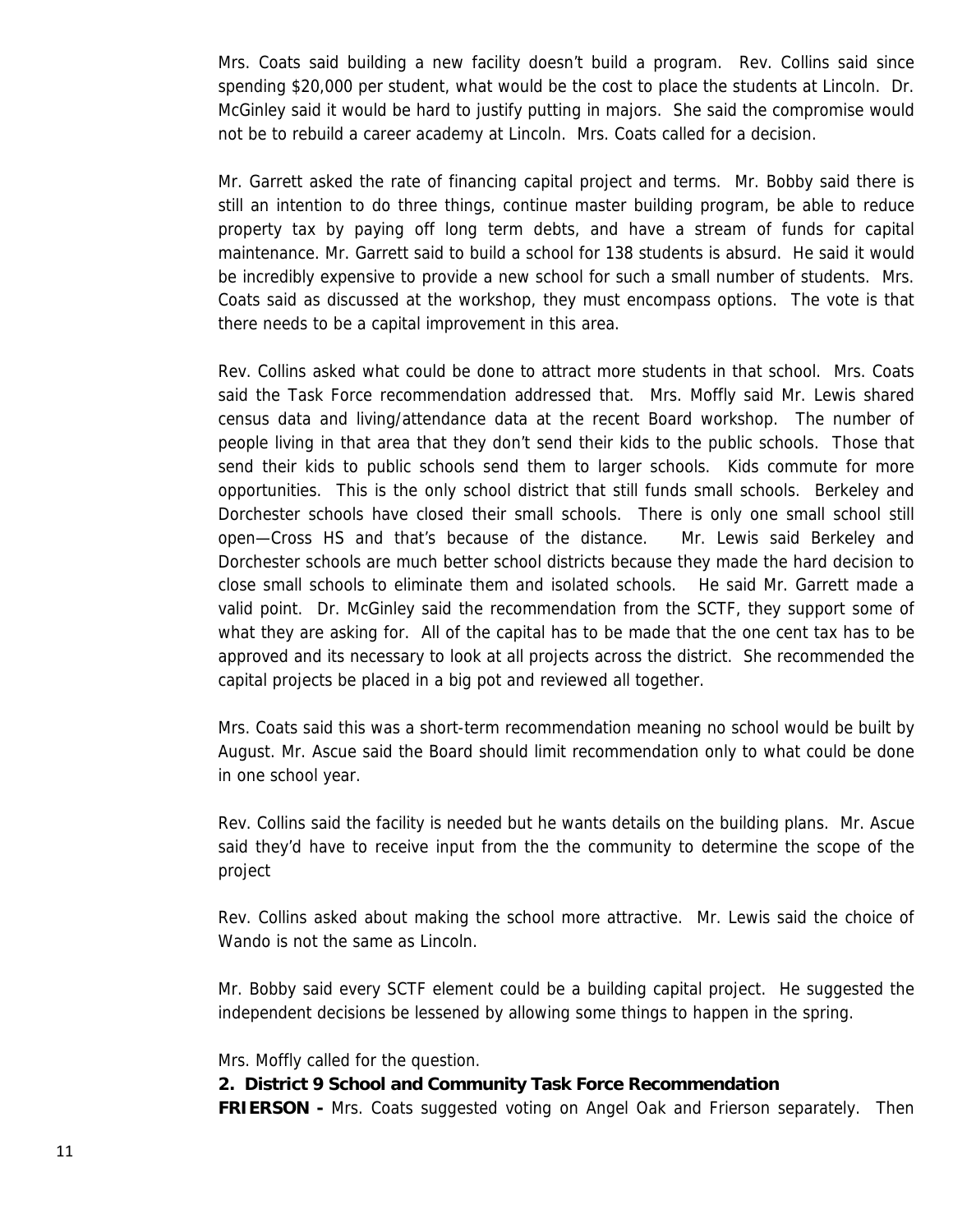Mrs. Coats moved, seconded by Mr. Ducker, to approve the recommendation for Frierson ES. The vote was 7-0

Mr. Miller said Frierson ES situation was similar to Lincoln HS. The area is growing slowly and parents are constantly leaving.

Dr. McGinley said Frierson is on Wadmalaw. Angel Oak is on Johns Island and it doesn't have an enrollment problem. The SCTF recommendation would bring the school up to the level of other partial magnet schools.

Mrs. Moffly suggested the recommendation for Angel Oak be approved for one year and revisited next year. Mr. Lewis said Angel Oak is in the building program and there is no space or swing space. He said renovations should be completed first to not inconvenience folks during construction.

Mr. Lewis said Angel Oak is a "pod school". That means it doesn't have the space needed and there are limitations on what could be done in that building.

Mrs. Moffly initially suggested adding 3 teachers--music, arts, PE/Drama at Angel Oak next year.

Dr. McGinley said schools are treated equitably. Mrs. Terri Nichols, Associate Superintendent, said this year they have an arts and dance teacher. The enrollment is 300- 400 students. They would probably need less than a teacher point to have a full time art and music teacher. Then the principal at Angel Oak said they have .6 music, .8 PE and .6 art teacher. There are 406 students so they are at capacity. Dr. McGinley said one FTE would allow Angel Oak to have a full time music, art, and PE teacher and an extra \$40,000 would be needed for a full-time dance teacher. That could be paid for out of Rural School money.

Rev. Collins said he supports the original recommendation. Mr. Ducker asked about equity with dance programs across the district. Mrs. Nichols said he would check to ensure that there is equity.

## **ANGEL OAK ES**

After discussion, the Board decided to delay the decision and send the Board an update on what other partial magnets receive.

Mrs. Moffly moved, seconded by Mr. Ascue, to postpone or delay approval the recommendation for Angel Oak to allow staff to bring a study of what all partial magnet schools allocations as well as facility information for Angel Oak to the Board on March  $24<sup>th</sup>$ . The vote was 7-0.

## **3. District 10 School and Community Task Force Recommendation**

Mr. Garrett moved, seconded by Mrs. Coats, to approve the District 10 School/Community Task Force recommendation to merge West Ashley MS and St. Andrews MS for 2014-15.